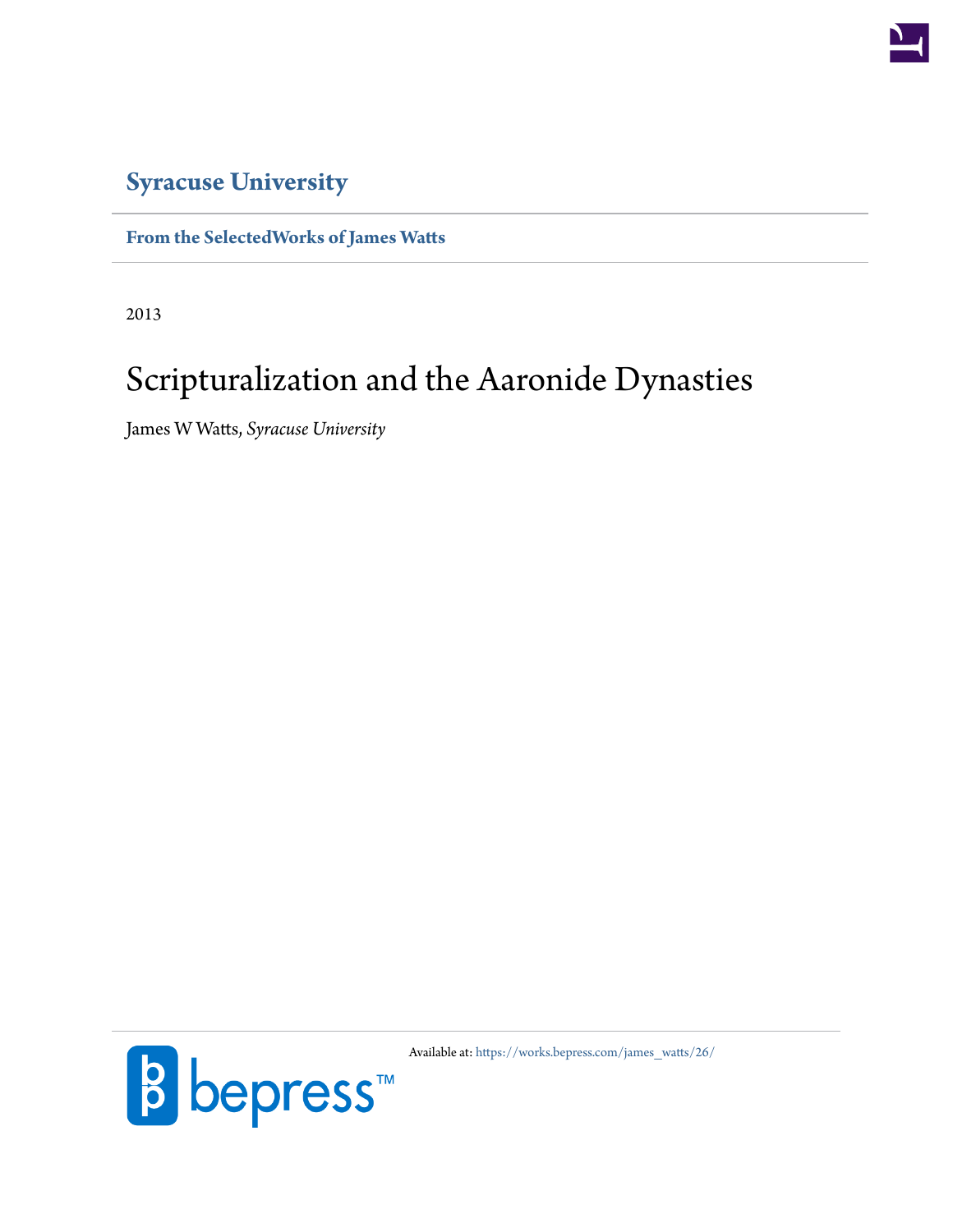Volume 13, Article 6 [DOI:10.5508/jhs.2013.v13.a6](http://dx.doi.org/10.5508/jhs.2013.v13.a6)

# **Scripturalization** and the Aaronide Dynasties

**JAMES W. WATTS**



Articles in JHS are being indexed in the ATLA Religion Database, [RAMBI,](http://jnul.huji.ac.il/rambi/) an[d BiBIL.](http://bibil.net/) Their abstracts appear in Religious and Theological Abstracts. The journal is [archived](http://epe.lac-bac.gc.ca/100/201/300/journal_hebrew/index.html) by Library and Archives Canada and is accessible for consultation and research at the Electronic Collection site maintained b[y Library and Archives Canada.](http://collectionscanada.ca/electroniccollection/003008-200-e.html) ISSN 1203–154[2 http://www.jhsonline.org](http://www.jhsonline.org/) and<http://purl.org/jhs>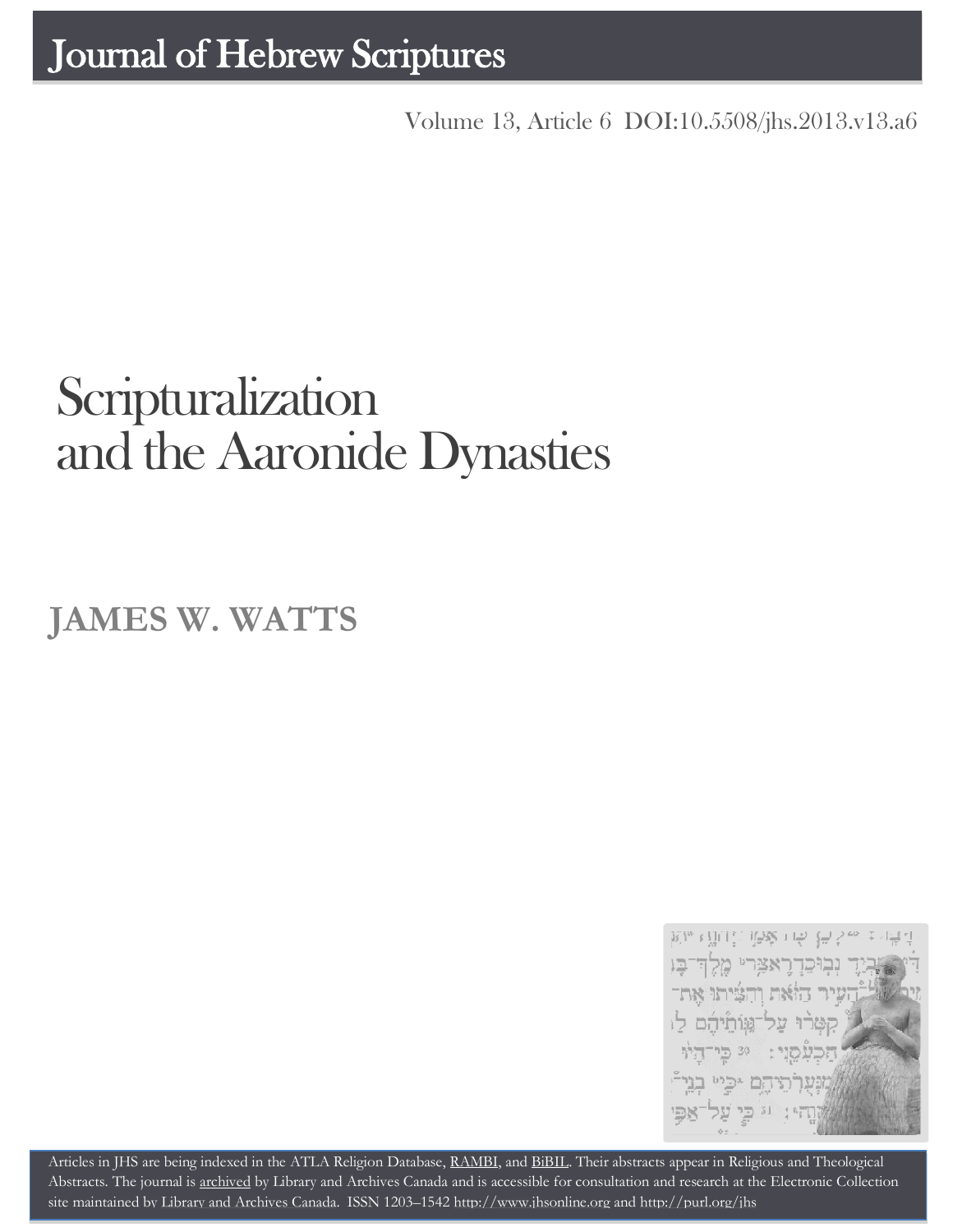## **SCRIPTURALIZATION AND THE AARONIDE DYNASTIES**

#### JAMES W. WATTS SYRACUSE UNIVERSITY

Evidence for the history of the Second Temple priesthood is very fragmentary and incomplete. To the best of our knowledge, however, worship at the temple site in Jerusalem was controlled from ca. 535 to 172 B.C.E. by a single family, the descendants of Jeshua ben Jehozadak, the first post-exilic high priest (the family is often called the Oniads). After disruptions caused by civil wars and the Maccabean Revolt, they were replaced by another family, the Hasmoneans, who controlled the high priesthood from at least 152 until 37 B.C.E. Sources from the Second Temple period indicate that both families claimed descent from Israel's first high priest, Aaron.<sup>1</sup>

<sup>1</sup> For the Oniads' genealogical claims, see 1 Chr 6:3–15; Ezra 2:36; 3:2. For the Hasmoneans' claims, see 1 Macc 2:1; cf. 1 Chr 24:7. No ancient source challenges these claims, but many modern historians have been skeptical of them (e.g., J. Wellhausen, *Prolegomena to the History of Israel* [trans. J. S. Black and A. Menzies; Edinburgh: Adam & Charles Black, 1895], 141–51; for a more recent summary, see J. Spencer, "Priestly Families (or Factions) in Samuel and Kings," in S. W. Holloway and L. K. Handy (eds.), *The Pitcher is Broken: Memorial Essays for Gösta W. Ahlström* [JSOTSup, 190; Sheffield: Sheffield Academic Press, 1995], 387–400). They have regularly distinguished Zadokite from Aaronide priests, though they have disagreed about where to place the Oniads (cf. E. Otto, *Das Deuteronomium im Pentateuch und Hexateuch* [FAT, 30; Tübingen: Mohr Siebeck, 2000], 248–61, with J. Schaper, *Priester und Leviten im achämenidischen Juda* [FAT, 31; Tübingen: Mohr Siebeck, 2000], 26–42). Historians commonly argue that the Hasmoneans were not Zadokites (e.g., V. Tcherikover, *Hellenistic Civilization and the Jews* [New York: Atheneum, 1970], 492–3; J. A. Goldstein, *I Maccabees* [AB, 41; Garden City, N.Y.: Doubleday, 1976], 71, 75; G. Vermes, *An Introduction to the Complete Dead Sea Scrolls* [Minneapolis: Fortress, 1999], 130–1; D. W. Rooke, *Zadok's Heirs: The Role and Development of the High Priesthood in Ancient Israel* [Oxford: Oxford University Press, 2000], 255–6, 280–2). It has recently been pointed out that no ancient evidence backs up this scholarly consensus; see A. Schofield and J. VanderKam, "Were the Hasmoneans Zadokites?," *JBL* 124/1 [2005], 73–87.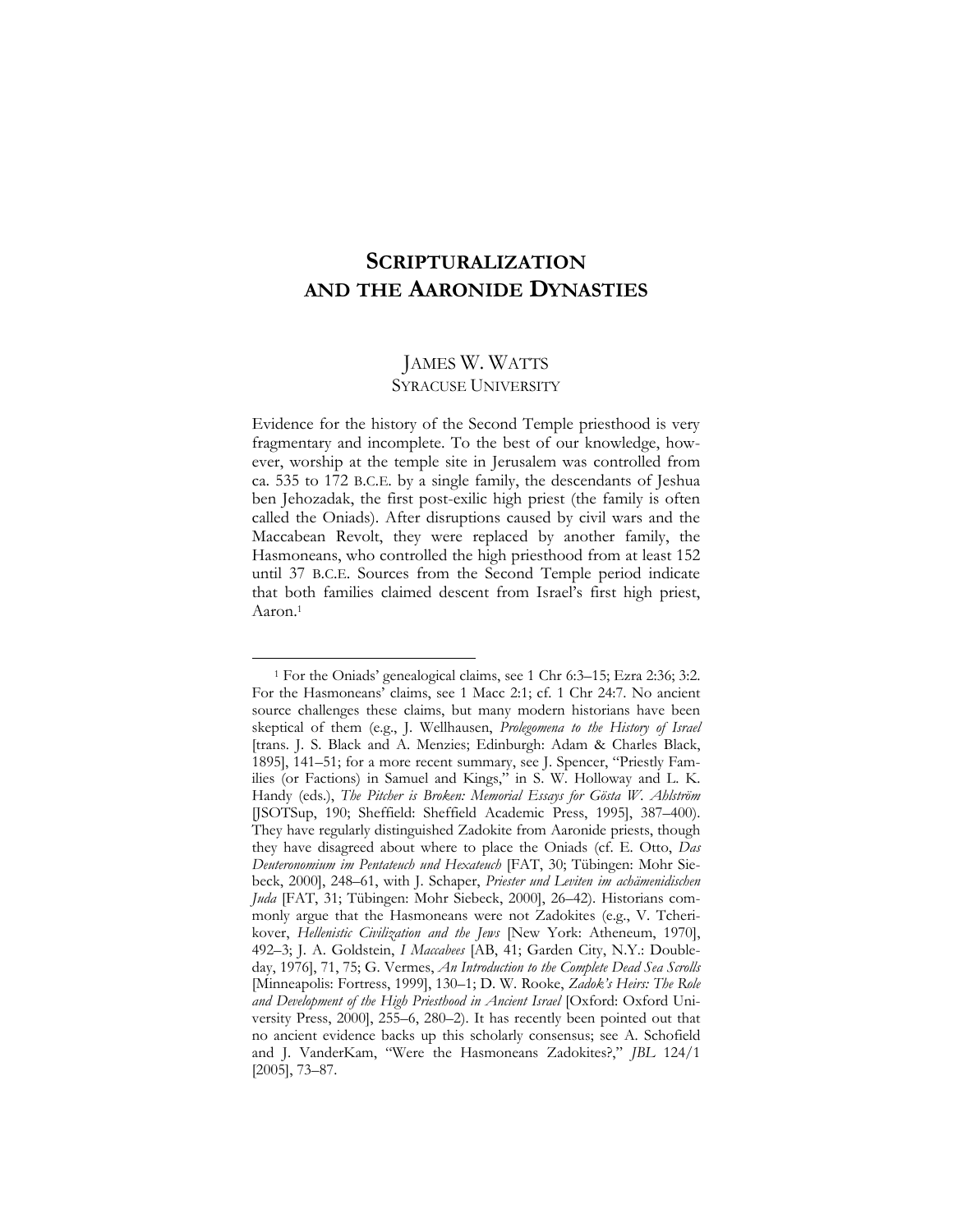These five centuries were the period during which Judaism first assumed some of its distinguishing characteristics. Though there were precedents for these ideas and practices in the earlier monarchic period, only in the Persian and/or Hellenistic periods did Jews become identified with monotheism and scripture (Torah), both in their own eyes and in the eyes of foreigners.

It is surprising, therefore, that the Aaronide dynasties almost never receive credit for the famous and influential religious innovations that took place on their watch. The tendency to credit others for these developments began very early. The ancient rabbis claimed that the true interpretation of Torah, the Oral Torah, was transmitted in a chain of succession from Moses through Joshua and Ezra to themselves. That succession, however, included only one of the Second Temple high priests, Simon the Just (*m. 'Abot* 1:1–3 and parallels). Early Christians went further. They supplanted Aaronide priests with the priestly office of Christ and his successors (Heb 4:14–10:18). They reproduced and sharpened Jewish criticisms of Second Temple-era high priests and cast them as the chief plotters against Jesus' life (Mark 14:1–2 and parallels). In the historical narratives of traditional Judaism and Christianity, the Aaronide dynasties appear as greedy and traitorous collaborators with foreign empires (e.g., John 11:50). At best, they are depicted as subservient students of rabbinic lore and at worst as tyrannical persecutors of the righteous.

The same interpretive tendencies mark more recent academic accounts of Israel's religion. Modern historians have given priests slight attention (the first history of the Second Temple high priesthood was published only in 2004), <sup>2</sup> while lavishing far more ink on the religious innovations of the earlier Davidic kings and of Israel's charismatic prophets. Historians have also been fascinated with reconstructing the history of Jewish scribes, who supposedly gained religious authority at the expense of priests in the exile and postexilic Judea and who may have included or even consisted of the subordinate priestly clans of the Levites. In regard to the Aaronides, it seems that modern historians have yet to free themselves from the presuppositions of the two religious traditions.

There is good reason to think, however, that the Aaronides had more than a casual influence on religious developments in the Second Temple period, and especially on the scripturalization of Torah and Tanak. In fact, my thesis is that the priests' dynastic claims to govern the temple were among the most important factors in the elevation of Torah to scriptural status and in shaping its contents. The history of scripturalization in the Second Temple period seems, in fact, to be congruent with the history of the shifting fortunes of priestly dynasties.

<sup>2</sup> J. VanderKam, *From Joshua to Caiaphas: High Priests After the Exile*, Minneapolis: Augsburg Fortress, 2004.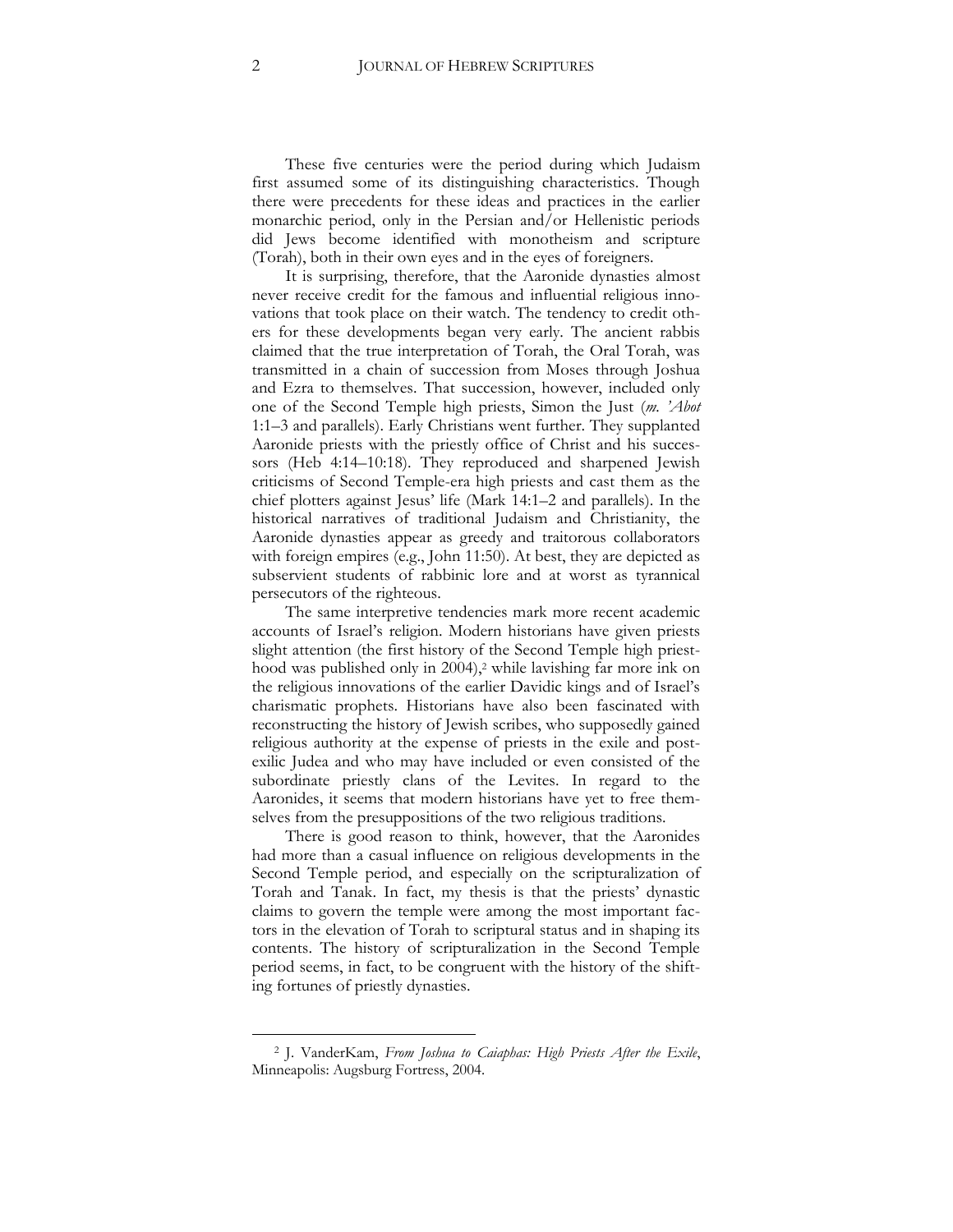That argument would require engaging the full range of evidence supplied by the Hebrew Bible and other Second Temple literature, a larger discussion than the scope of this journal article allows. Here I will simply illustrate this claim by correlating what little we know about these Aaronide dynasties with what little we know about the scripturalization of two different portions of the Hebrew Bible: the Pentateuch and Ezra-Nehemiah. I choose these two collections because they are closely linked—Ezra-Nehemiah provides our best evidence for the scripturalization of Torah in the Persian period, but also because they take contrasting rhetorical positions on priesthood—for the most part, Ezra-Nehemiah criticizes priests while the Pentateuch, for the most part, celebrates them. These two collections have therefore been central to scholarship on the development and canonization of the Pentateuch and on early Second Temple religious history.

#### **1. TORAH AS THE DYNASTIC CHARTER OF THE AARONIDE PRIESTS**

The Priestly traditions of the Pentateuch show God giving the priesthood to Aaron and his sons as a permanent grant (Exod 28). This grant explicitly includes a monopoly over incomes from most of Israel's offerings (Lev 6–7) and the subordinate service of the rest of their tribe, the Levites (Num 16–18). Leviticus quotes an oracle from God to Aaron granting his family authority over the interpretation of correct ritual practice and the responsibility for teaching Torah to Israel (Lev 10:10–11).

What heightens the significance of these divine grants is the fact that priests receive the only grants of centralized leadership authority in the Pentateuch. Exodus and Deuteronomy expect elders to play local judicial roles (Exod 18:13–26; Deut 16:18) while priests staff the central court (Deut 17:8–13). Deuteronomy's rule of kings does not define kings' institutional authority or how they should be appointed, only that they must study Torah under the supervision of priests (Deut 17:14–20). Legislation about prophets does not define their institutional positions either (Deut 13:1–5; 18:9–22). The Pentateuch, through P, gives only priests leadership over a centralized hierarchy in Israel and a hereditary right to wield that authority.

To be sure, other Pentateuchal materials do not grant Aaron's descendants the same prominence as P. Nevertheless, rather than a king or prophets, "levitical priests" play the role of authoritative interpreters of Torah in Deuteronomy (17:8–13, 18; 18:1–8; 31:9– 13, 24–26).<sup>3</sup> In the extant Torah and TaNaK, the phrase "levitical priests" includes Aaron and his descendants, since Aaron descends from Levi according to the priestly genealogies (see 1 Chr 5:27–

<sup>&</sup>lt;sup>3</sup> On the priestly character of both Deuteronomy and the editing of the Pentateuch, see Otto, *Deuteronomium im Pentateuch,* 243–63.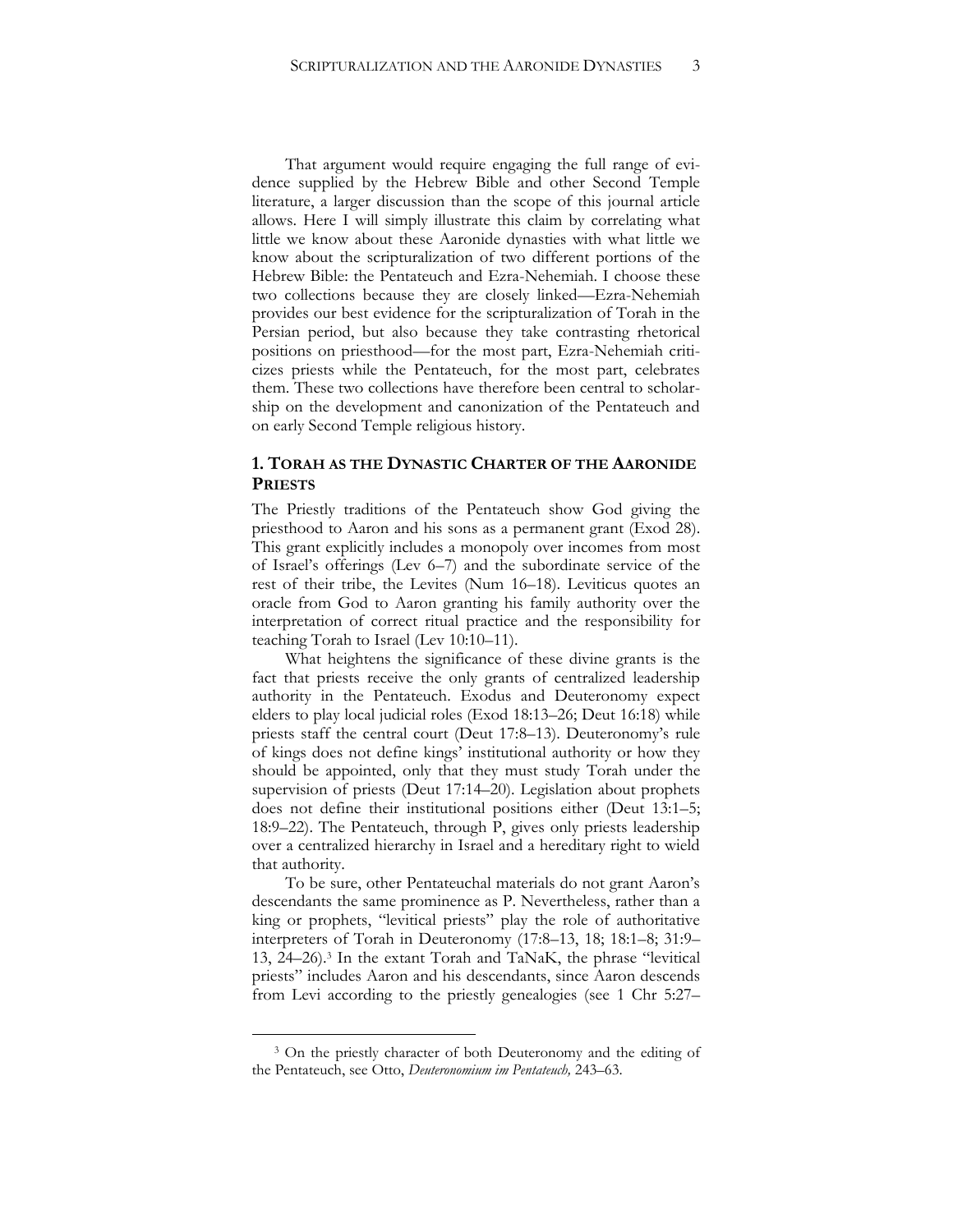6:38 [Eng. 6:1–53]; 24:3; Ezra 2:36), even if historians have frequently suspected otherwise. It is also the case that the non-priestly story of the golden calf incident and its aftermath (Exod 32–34) shows Aaron in a poor light. Nevertheless, the story does not discredit the Aaronide dynasty (unlike the fate of Eli's dynasty in 1 Sam 2:12–36). The description in Exodus 32 of Aaron's and the Levites' actions conforms to their cultic and non-cultic roles respectively in the two-tier hierarchy espoused by P and Chronicles. <sup>4</sup> Of course, the Pentateuch depicts Moses as supreme, but Moses represents no later Israelite institution. His role in transmitting Torah remains unique, so almost all of Israel's laws get credited to Moses regardless of when they originated. The Pentateuch does not institutionalize his role as prophet except in exhorting obedience to Torah (Deut 13:1–5), but rather harnesses Moses' prophetic authority to legitimize Aaron's priesthood (Exod 29; Lev 8; 16; Num 16–17). Thus the Pentateuch singles out priests as institutional authorities and puts the high priest at the top of Israel's only hierarchy.

That is not the case in the Deuteronomistic History (Joshua through 2 Kings) where war-lords and kings lead Israel's armies, occasionally challenged by prophets. In this account of Israel during its tribal and monarchic periods, priests hold their positions in temples because of their loyalty to certain kings (1 Sam 22:9–22; 23:6; 2 Sam 8:16; 15:24–37; 1 Kgs 1:32–40; 2:26–27). Priestly genealogy seems to be a secondary concern, deployed only to add criticism to kings condemned on other grounds (1 Kgs 12:31). Chronicles mentions priests and Levites more often and is especially interested in genealogy, but its focus remains on kings. Only rarely do biblical narratives focus on priestly behavior (exception: 1 Sam  $2-4$ ).

A different situation appears in texts portraying Judea after the Babylonian Exile. According to Ezra 3:2, the exiles returned to Judea in 535 B.C.E. led by a high priest, Jeshua son of Jozadak, grandson of Seriah who served as priest before the temple's destruction (2 Kgs 25:18), and the prince Zerubbabel, the grandson of the exiled king of Judah (1 Chr 3:16–19). After Zerubbabel, descendants of the royal line did not wield political authority again in Judea. The descendants of Jeshua, however, seem to have controlled the high priesthood for three hundred and fifty years. Throughout the Persian period, they shared leadership in Judea with an imperial governor.<sup>5</sup> Josephus does not mention governors in the Hellenistic period, but rather portrays Alexander and his

<sup>4</sup> J. W. Watts, "Aaron and the Golden Calf in the Rhetoric of the Pentateuch," *JBL* 130 (2011), 417–30.

<sup>5</sup> Historians debate whether governors continued in Judea to the end of the Persian period or not: compare Vanderkam, *From Joshua to Caiaphas*, 107–11 with L. L. Grabbe, *Judaism from Cyrus to Hadrian. Vol. 1: The Persian and Greek Periods* (Minneapolis: Fortress, 1992), 192.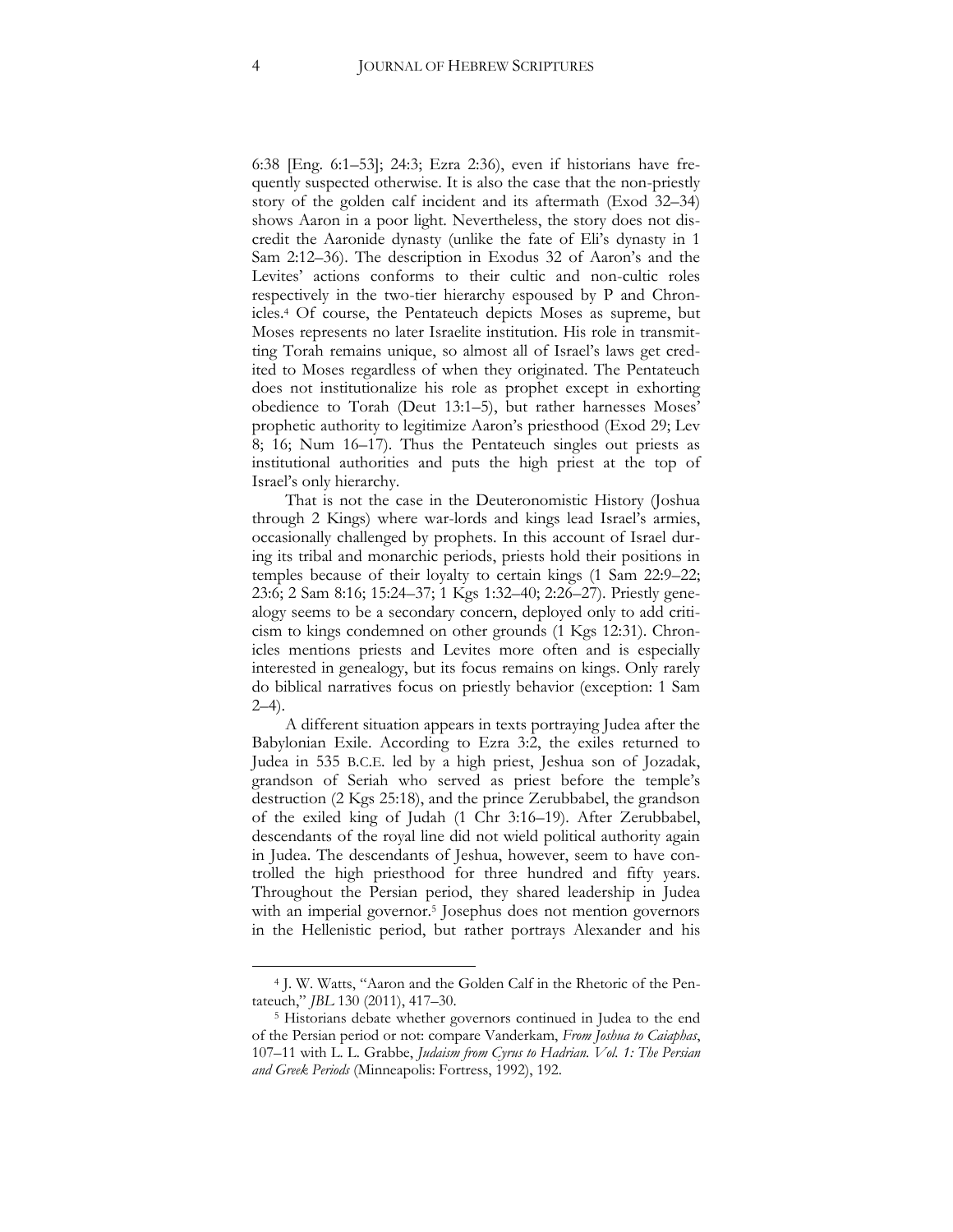successors dealing with the high priests as representatives of the Jewish people. Jeshua's descendants lost control of the high priesthood only in 170 B.C.E. when battles for the high priesthood contributed to the turmoil preceding the Maccabaean Revolt (167–164 B.C.E.).

Several high priests named Onias in the third and second centuries led historians to name Jeshua's dynasty "the Oniads." Aaronide priests related by marriage to the Oniads also controlled the priesthood of the Samaritan temple on Mt. Gerizim in the Hellenistic period (*Ant*. 11. 302–3, 321–4). After Onias III lost the Jerusalem high priesthood, his son Onias IV founded a Jewish Temple at Leontopolis in Egypt (*Ant*. 12. 397, 13. 62–73; *Jewish Wars* 7. 426–32). It remained in operation until 73 C.E. Another priestly family claiming Aaronide descent (1 Macc 2:1) led the Maccabaean revolt. This Hasmonaean dynasty seized the high priesthood in Jerusalem for themselves. They ruled as high priests from 152 until 37 B.C.E., and in later years also took the title, "king."

Thus according to the ancient sources, a priest of Aaronide descent was one of two leaders who led exiles to return to Judea and rebuild Jerusalem and its temple. His descendants built and governed temples in at least three places during the Second Temple period, several of them simultaneously. Some Persian-period texts recognize Jerusalem high priests alongside imperial governors as holding similar status (Hag 1:1, 12; 2:2, 4; Zech 3:4–9, 6:9–14; Ezra 3:2; 5:2; cf. a letter from Elephantine, AP 4.7:18). Hellenistic kingdoms recognized the high priests as pre-eminent among Jews.

The political situation of the early Persian period matches well the hierarchical rhetoric of P in Exodus, Leviticus and Numbers, and thereby of the Pentateuch as a whole. Torah and Aaronide priests rose to prominence together in this period. Perhaps P was written prior to the Jerusalem Temple's restoration to lay the basis for this constellation of influence, or perhaps it appeared during the early years of the Second Temple's existence.<sup>6</sup> Either way, it is not hard to see how the influence of Aaronide priests established the Torah's authority, and how the Torah validated the legitimacy of the Aaronide dynasties.<sup>7</sup>

The destruction of the Jerusalem temple by Babylonian armies would have undermined claims for ritual continuity and legitimacy

<sup>6</sup> D. M. Carr (*The Formation of the Hebrew Bible: A New Reconstruction* [New York: Oxford University Press, 2011], 212–4) observed that concern for priestly issues, such as temple building, the Sabbath, fasting and the importance of the priests themselves, emerges earlier in Persian-period Judean texts than does a focus on Torah per se.

<sup>7</sup> This review of priesthood in biblical books differs from Wellhausen's famous description (*Prolegomena*, 141–51) mainly in tone. One hundred and fifty years later, it is time to reevaluate the achievements of the Second Temple priests (see further in J. W. Watts, *Ritual and Rhetoric in Leviticus: From Sacrifice to Scripture* [Cambridge: Cambridge University Press, 2007], 142–72).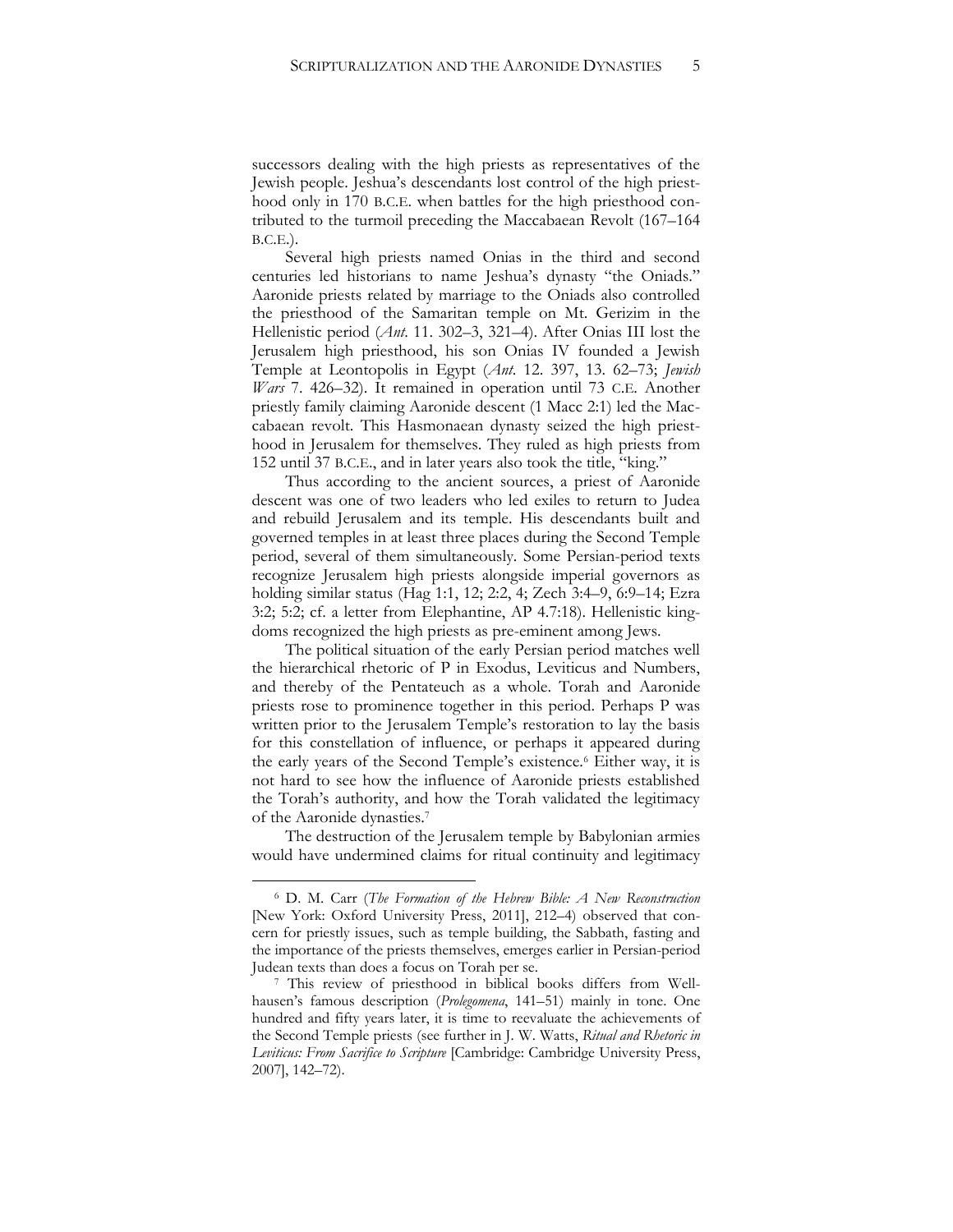based on priestly oral traditions. After the passage of two generations, how could Judeans be confident that their priests remembered how to conduct the cult properly? Throughout ancient Near Eastern and Mediterranean cultures, priests and kings used old ritual texts to validate their renewal or reform of ritual practices.<sup>8</sup> In post-exilic Judea, a Pentateuch containing supposedly thousandyear-old divine revelations to Moses about how to build and service God's sanctuary fulfilled the same purpose. The priests would have used the Pentateuch to guarantee the accuracy of their ritual practices and buttress their authority to adjudicate ambiguous cases.<sup>9</sup> Displaying and reciting the Torah scrolls conversely gave the books status and prestige as official temple law. So the Pentateuch legitimized Aaronide priests who in turn elevated the scrolls' authority. As time went on, this mutual reinforcement raised Torah's status to unprecedented heights as the first scripture of Western religious history, while it strengthened the Aaronide high priests' religious influence to the point of gaining pre-eminent political power as well.<sup>10</sup>

There is a variety of evidence for the scripturalization of the Pentateuch in the Persian or early Hellenistic period.<sup>11</sup> It includes the Pentateuch's translation into Greek in the third century B.C.E. That process involved, according to the second-century Letter of Aristeas, the Hebrew text's ritualization as an iconic text and the Greek text's oral performance after its scholarly translation. Ritualizing texts in the iconic and performative dimensions, as well as the dimension of semantic interpretation, is a hallmark of scriptures in later religious communities. <sup>12</sup> Accounts of the second-century Mac-

<sup>8</sup> J. W. Watts, "Ritual Legitimacy and Scriptural Authority," *JBL* 124 (2005), 401–17; reproduced in Watts, *Ritual and Rhetoric*, 193–217.

<sup>&</sup>lt;sup>9</sup> For priestly interests in first-millennium textual conservation and production throughout the ancient Near East, see especially D. M. Carr, *Writing on the Tablet of the Heart: Origins of Scripture and Literature* (Oxford: Oxford University Press, 2005), 201–72; also E. Bickerman, *Jews in a Greek Age* (Cambridge: Harvard University Press, 1987), 162–3; for a summary of the debate over the identity of Second Temple era Jewish scribes, see C. Schams, *Jewish Scribes in the Second-Temple Period* (JSOTSup, 291; London: Continuum, 1998), 15–35.

<sup>10</sup> This conclusion has been challenged by Rooke, *Zadok's Heirs*, 243– 65. Her argument, however, rests on a distinction between religious and political authority that does not account for contradictory and competing forms of authority, especially in a context of imperial domination; cf. Vanderkam, *From Joshua to Caiaphas*, 179–81.

<sup>11</sup> For a more detailed survey, see J. W. Watts, "Using Ezra's Time as a Methodological Pivot for Understanding the Rhetoric and Functions of the Pentateuch," in T. B. Dozeman, K. Schmid and B. J. Schwartz (eds.), *The Pentateuch: International Perspectives on Current Research* (FAT, 78; Tübingen: Mohr Siebeck, 2011), 498–506.

<sup>12</sup> J. W. Watts, "The Three Dimensions of Scriptures," *Postscripts* 2/2– 3 (2006), 135–59; reproduced in J. W. Watts (ed.), *Iconic Books and Texts* (London: Equinox, 2013), 8–30.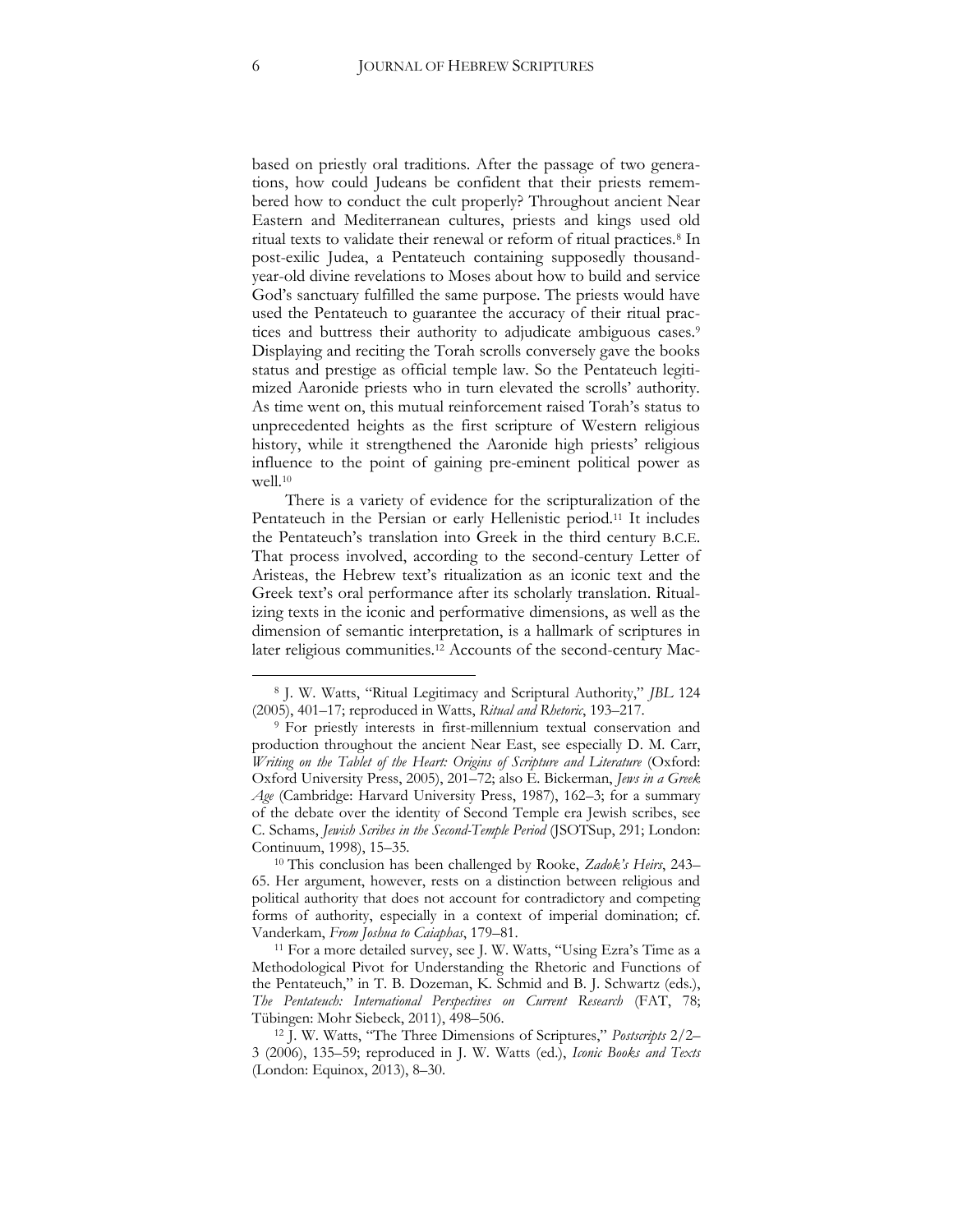cabean Revolt also reflect this three-dimensional ritualization of Torah: the Maccabean heroes consulted Torah in explicit analogy to the way "the Gentiles consult images of their gods" (1 Macc 3:48), they consulted Torah or read it aloud when marching into battle (2 Macc 8:23), and their enemies targeted Torah scrolls for destruction because of their iconic value to traditionalists (1 Macc 1:56–57). Aristeas and the books of Maccabees emphasize the leadership of priests. Records of the last two centuries of the Second Temple period abound in further examples.<sup>13</sup>

The Pentateuch commands its own ritualization in all three dimensions: iconic deposit of the tablets of the Decalogue and the Torah scroll in and beside the ark of the covenant (Exod 25:16; 40:20; Deut 31:26), performative reading of the Torah to an assembly of all Israel every seven years (Deut 31:9–13), and the semantic study of Torah in private homes and in the royal court (Deut 6:7–9; 17:18–19). The fact that these verses originally referred to smaller texts than the extant Pentateuch has not undermined their application to the whole corpus in later ritual practice. 2 Kings 22–23 suggests that Josiah, one of the last Judean monarchs, tried to ritualize at least the iconic and performative dimensions of Torah, whatever its contents in his day. But Josiah's death and the reversal of his reforms give no reason to believe that these practices continued. The earliest and best evidence that Torah functioned as scripture comes from the books of Ezra and Nehemiah. The priest and scribe Ezra stages a ritualized reading of "the book of the law of Moses that YHWH commanded Israel" (Neh 8:1). He stood on a platform where everyone could see him open the scroll, to which they responded by standing for the reading (v. 5). The reading was preceded by blessings and prostrations (v. 6). Religious and secular leaders lent their authority by flanking Ezra on either side. Levites translated or interpreted the meaning of the law to the people. The day of the reading was declared a holy festival (vv. 9–11). Though the contours of the Pentateuch's contents may still not have been finalized when this account was written, it nevertheless indicates that the three-dimensional ritualization of Torah was well underway.

<sup>13</sup> I speak here of "scripturalization" rather than "canonization" because the concerns invoked by the latter term—the list of books considered scripture and the standardization of their form and contents tend to result from ritualizing all three dimensions of a text that give it scriptural status, rather than being preconditions for it. Scripturalization therefore tends to precede and create the need for standardizing and canonizing a body of literature, rather than follow from such processes. For a study of scripturalization in a twentieth-century tradition where the developments are well documented, see S. Loner, "Be-Witching Scripture: The Book of Shadows as Scripture within Wicca/Neopagan Witchcraft," *Postscripts* 2/2–3 (2006), 273–92; reproduced in Watts (ed.), *Iconic Books and Texts*, 239–58.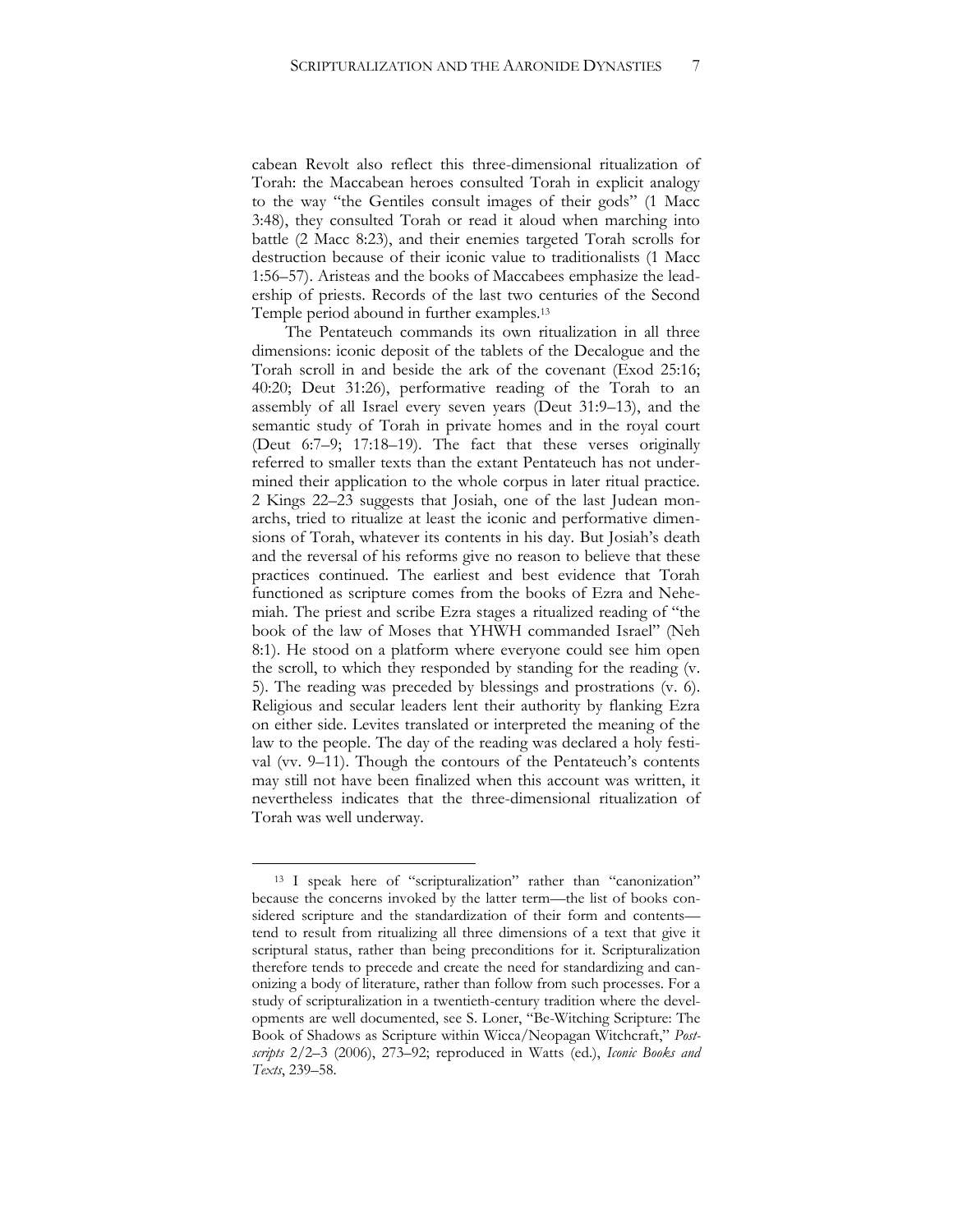In contrast to the Pentateuch and much other Second Temple literature, however, the books of Ezra and Nehemiah do not celebrate the high priest and his family. They instead criticize the priests for marrying outside the community and for allowing foreigners to defile the temple. They, for the most part, ignore ritual practices within the temple. Ezra-Nehemiah therefore provide an early example of the dichotomy of revered scripture versus suspect priesthood that has typified later Jewish and Christian traditions, as well as much modern historical scholarship.

#### **2. EZRA-NEHEMIAH'S ANTI-PRIESTLY RHETORIC**

Calling the books of Ezra and Nehemiah "anti-priestly" may sound strange, since they celebrate the priest, Ezra. The books introduce him with his Aaronide lineage (7:1–5) before noting his scholarly skills as a משה בתורת מהיר ספר, a "scribe skilled in the law of Moses" (7:6). They then regularly describe Ezra by both titles, הכהן הספר" the priest and the scribe" (7:11, 12, 21; Neh 8:9; 12:26) or either title alone ("priest" in Ezra 10:10, 16 and Neh 8:2; "scribe" in Neh 8:1, 4, 13 and 12:36). The theme of rebuilding the temple occupies the largest part of these books (Ezra 2 to Nehemiah 7). They portray the governor, Nehemiah, ensuring the provisioning of the temple (Neh 12:44, 47) and report that, as a result, "Judah rejoiced over the priests and the Levites who served" (v. 44).

Ezra, however, criticizes the priests along with other families for marrying foreign women (Ezra 9–10). They include a daughter of Nehemiah's rival governor in Samaria, Sanballat (Neh 13:28). Nehemiah condemns priests for allowing the temple to be polluted by foreigners (Neh 13:4–9). Among the loyal supporters of Ezra's reforms, Levites appear more prominently than priests (Ezra 8:15– 20; Neh 8:7–9).

The books of Ezra and Nehemiah not only depict priests in an unfavorable light, but they also under-emphasize the temple's rituals in comparison with other Second Temple literature, such as Chronicles, Ben Sira, the Letter of Aristeas and the Qumran scrolls, not to mention the Pentateuch. Though Ezra is called "priest," the books never depict Ezra performing temple rituals. He instead works as a senior scribe and Persian bureaucrat. While their account of the initial restoration of Judea focuses on offerings and temple reconstruction (Ezra 3–6), the stories about reading the Torah publicly (Neh 8) and recommitting the community to Torah obedience (Neh 9–10) take place away from the temple and without ritual offerings. The ritual response to the Torah reading consists instead of making booths for Sukkot at home and in the town gates, and only secondarily in the temple (Neh 8:16). The books transition smoothly from the task of rebuilding the temple to that of rebuilding Jerusalem's walls, so that temple and city merge in the people's efforts to re-establish their community. Priests appear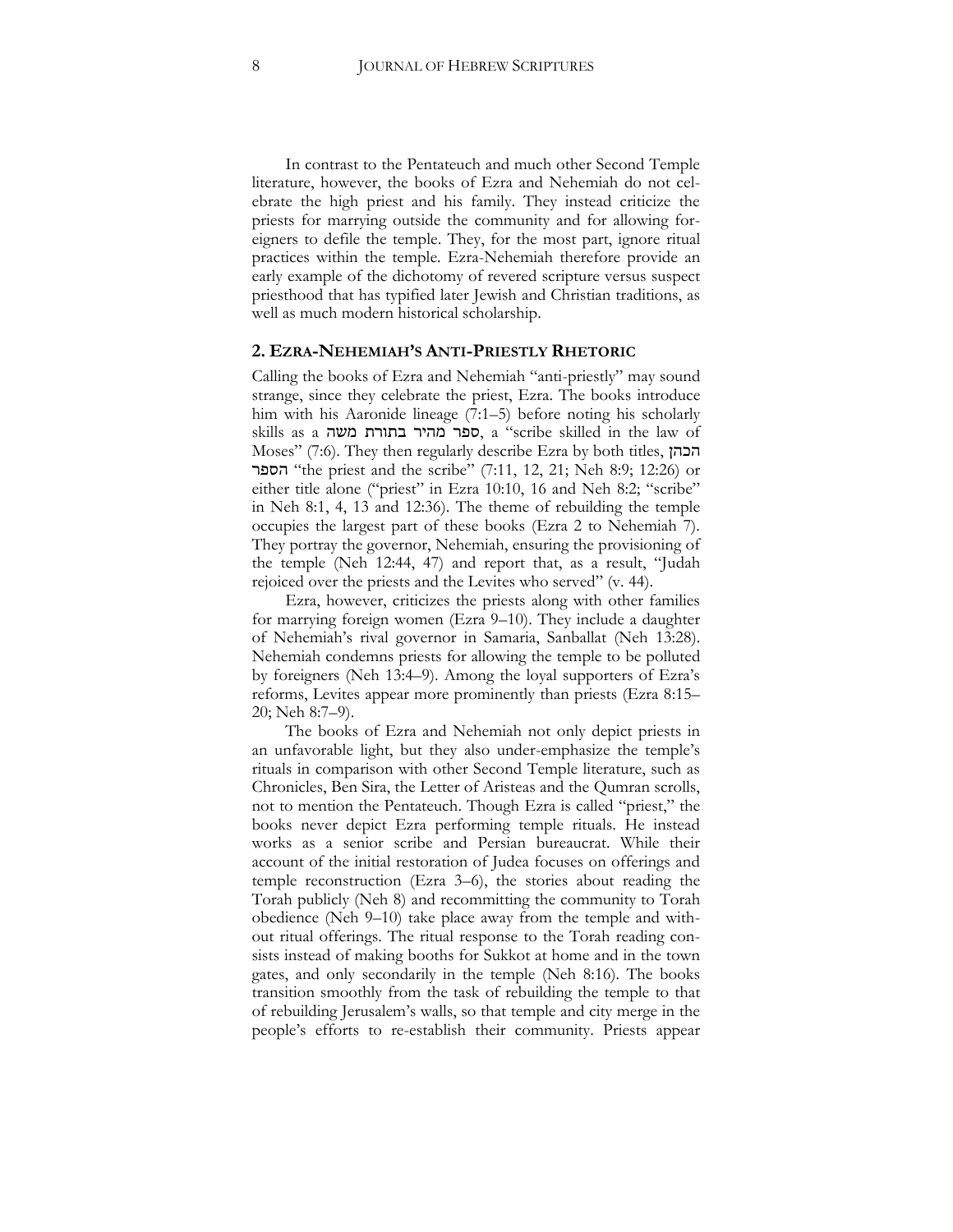simply as one element within that community. <sup>14</sup> By contrast, the Greek book of 1 Esdras ignores Nehemiah while calling Ezra "the chief priest" (9:39) and stages its plot between two temple festivals, King Josiah's Passover (1:1–22) and Ezra's reading of the Torah, which here takes place "in the open square before the gate of the temple" (9:41).

Within the books of Ezra and Nehemiah, the attitude towards priests is not consistent. Nehemiah 8 even highlights cultic personnel: a priest reads the Torah, which is then interpreted by Levites. The uneven contents of Ezra and Nehemiah and the variant account in 1 Esdras indicate that the books were produced through a complicated process of composition and redaction. Historians frequently maintain that 1 Esdras reflects a Hebrew text older than Ezra and Nehemiah. In that case, the development of Ezra and Nehemiah represented a sharpening of the attack on the priests.<sup>15</sup> Others argue that 1 Esdras abbreviated and adapted Ezra and Nehemiah to dilute its anti-priestly bias. In either case, the critique of priests developed through the compositional stages of the books themselves, which can be distinguished by, among other things, their pro- or anti-priestly tendencies.<sup>16</sup>

As a result, interpreters have long used the books of Ezra and, especially, Nehemiah to reconstruct the history of antagonism between temple priests and Torah scribes. For example, Lee Levine identified the city gate area in which Ezra's Torah reading took place (Neh 8:1) as the functional forerunner of the synagogue.<sup>17</sup> It served as a community center for a variety of activities, including an alternative ritual site to the temple. Shaye Cohen described the development of Torah study and synagogues as a "democratization of religion" away from its Temple and priest-centered rituals. 18 Jacob Wright observed that Ezra's reading had both "cognitive" and "cultic" consequences as the Torah began to be treated "as an iconic book." He found here the beginning of a tension between Torah and temple when some groups advocated "the study of the Torah and the confession of 'the sins of the fathers' within the newly built walls of Jerusalem as an alternative to the temple and sacrifices performed by a high priest that was in league with the

<sup>14</sup> T. C. Eskenazi, *In an Age of Prose: A Literary Approach to Ezra-Nehemiah* (SBLMS, 36; Atlanta: Scholars Press, 1988), 188–9.

<sup>15</sup> So D. Böhler, *Die heilige Stadt in Esdras* <sup>a</sup> *und Esra-Nehemia* (Göttingen: Vandenhoeck & Ruprecht, 1997); and Carr, *Formation*, 78–82.

<sup>16</sup> So J. L. Wright, *Rebuilding Identity: The Nehemiah Memoir and its Earliest Readers* (BZAW, 348; Berlin: De Gruyter, 2004); T. Reinmuth, "Nehemiah 8 and the Authority of Torah in Ezra-Nehemiah," in M. J. Boda and P. L. Redditt (eds.), *Unity and Disunity in Ezra-Nehemiah: Redaction, Rhetoric, Reader* (Sheffield: Sheffield Phoenix Press, 2008), 256.

<sup>17</sup> L. I. Levine, *The Ancient Synagogue: The First Thousand Years* (2nd ed.; New Haven: Yale University Press, 2005), 28–34.

<sup>18</sup> S. J. D. Cohen, *From the Maccabees to the Mishnah* (Philadelphia: Westminster, 1987), 75, 101–2, 160–2; similarly Eskenazi, *Age of Prose*, 189–92.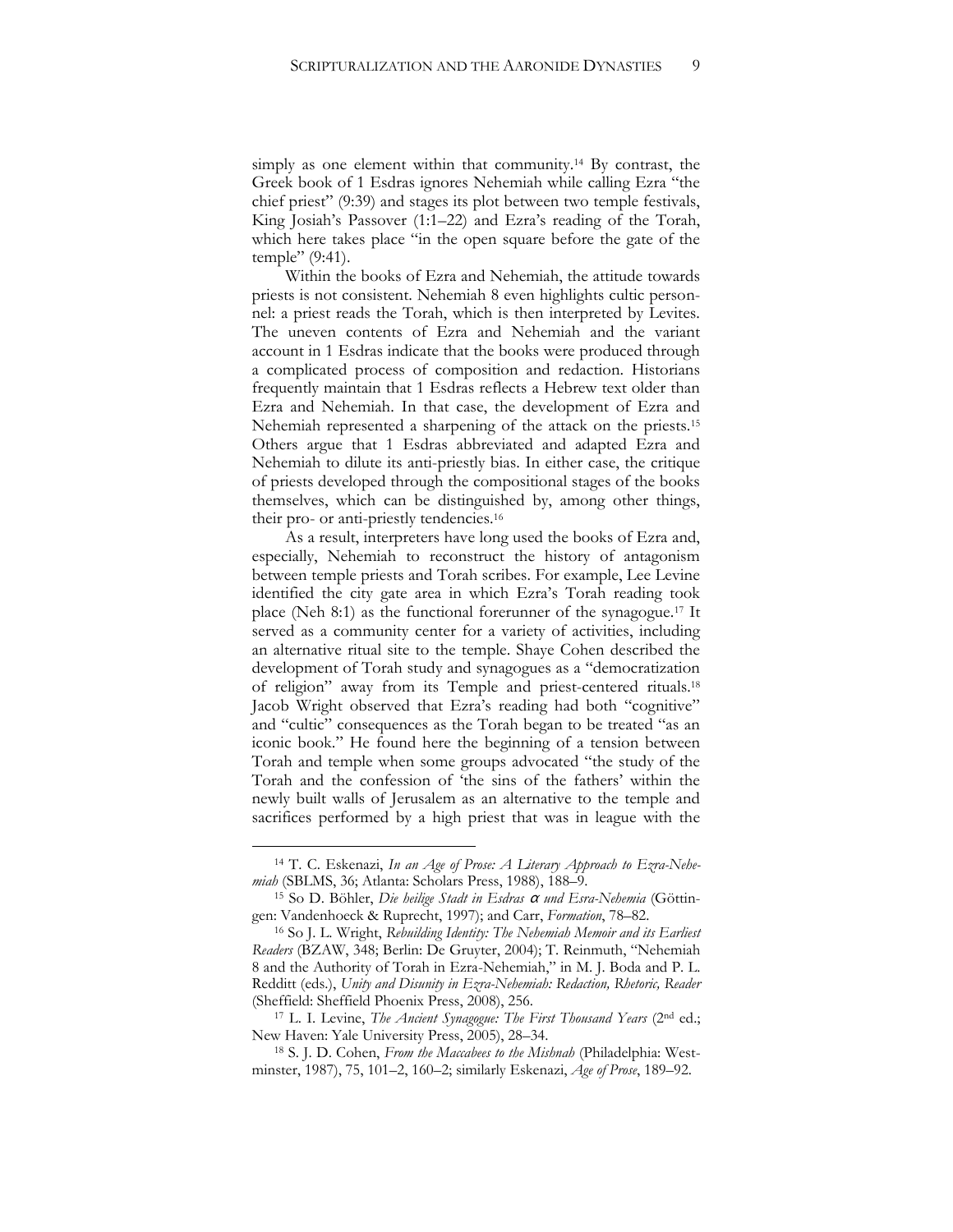enemies of the Restoration."<sup>19</sup> A generation earlier, Martin Hengel, followed by many others, thought the Levites were empowered by their new role as scribes and teachers of Torah.<sup>20</sup>

There is, however, very little evidence for the influence in the Second Temple period of Ezra and Nehemiah or the influence of the books that bear their names outside of these books themselves. This is most obvious with regard to their position on marriage to foreigners. The Pentateuch prohibits marriage with particular ethnic groups (Deut 7:1–4) but does not mandate endogamous marriage generally, despite the claims of the books of Ezra and Nehemiah that it does (Ezra 9:12; Neh 9:2–3; 10:29–30; 13:1–3). In fact, Numbers 12 criticizes Aaron and Miriam for complaining about Moses' Cushite wife. Other Second Temple-era literature also disputes or ignores endogamy by placing a Moabite woman in David's ancestry (Ruth 4:18–21), by reporting six other exogamous marriages in the clan of Judah (1 Chr 2:3, 17, 34–35; 3:1–2; 4:17, 22),<sup>21</sup> and by showing exilic Judeans being rescued by a Jewish woman's marriage to a Persian king (Esther). And while Malachi criticizes marriages to foreign women  $(2.11)$ , it also denounces divorce (2:15–16). Gary Knoppers has warned, "The perspective of the editors of Ezra-Nehemiah should not be taken, therefore, as the representative viewpoint of *the* late Persian or early Hellenistic age."<sup>22</sup> Ralf Rothenbusch suggested that Ezra and Nehemiah reflect the characteristic concerns of diaspora communities for group boundaries, while these other texts show little sympathy for those concerns in the Persian-period Judean homeland.<sup>23</sup>

Texts dating from the Hellenistic period do show a hardening of attitudes against exogamy (e.g., Tob 4:12; *T. Levi* 9:9–10; *Jub*. 30:10). This trend can be traced among Egyptian Jewish communities where the fifth-century Elephantine Jewish papyri show no objections to the practice, but second-century Jewish enclaves seem

<sup>19</sup> J. L. Wright, "Writing the Restoration: Compositional Agenda and the Role of Ezra in Nehemiah 8," in M. Leuchter (ed.), *Scribes Before and After 587 B.C.E.: A Conversation*, *JHS* 7/10 (2007), http://www.jhsonline. org/Articles/article\_71.pdf (accessed 6/25/2013); also, in more detail, idem, "Seeking, Finding and Writing in Ezra-Nehemiah," in Boda and Redditt (eds.), *Unity and Disunity*, 294–304, 335.

<sup>20</sup> M. Hengel, *Judaism and Hellenism* (2 vols.; Philadelphia: Fortress, 1974), 1:78–83; idem, " 'Schriftauslegung' und 'Schriftwerdung' in der Zeit des Zweiten Tempels," in M. Hengel and H. Löhr (eds.), *Schriftauslegung im antiken Judentum und im Urchristentum* (WUNT, 74; Tübingen: Mohr Siebeck, 1994), 1–71 (31); so also, e.g., J. Schaper, *Priester und Leviten*, 305–6.

<sup>21</sup> G. N. Knoppers, " 'Married Into Moab': The Exogamy Practiced by Judah and his Descendents in the Judahite Lineages," in C. Frevel (ed.), *Mixed Marriages: Intermarriage and Group Identity in the Second Temple Period* (LHB/OTS, 547; London: T & T Clark, 2011), 170–91.

<sup>22</sup> Knoppers, "Married Into Moab," 191.

<sup>23</sup> R. Rothenbusch, "The Question of Mixed Marriages between the Poles of Diaspora and Homeland," in Frevel (ed.), *Mixed Marriages*, 73–77.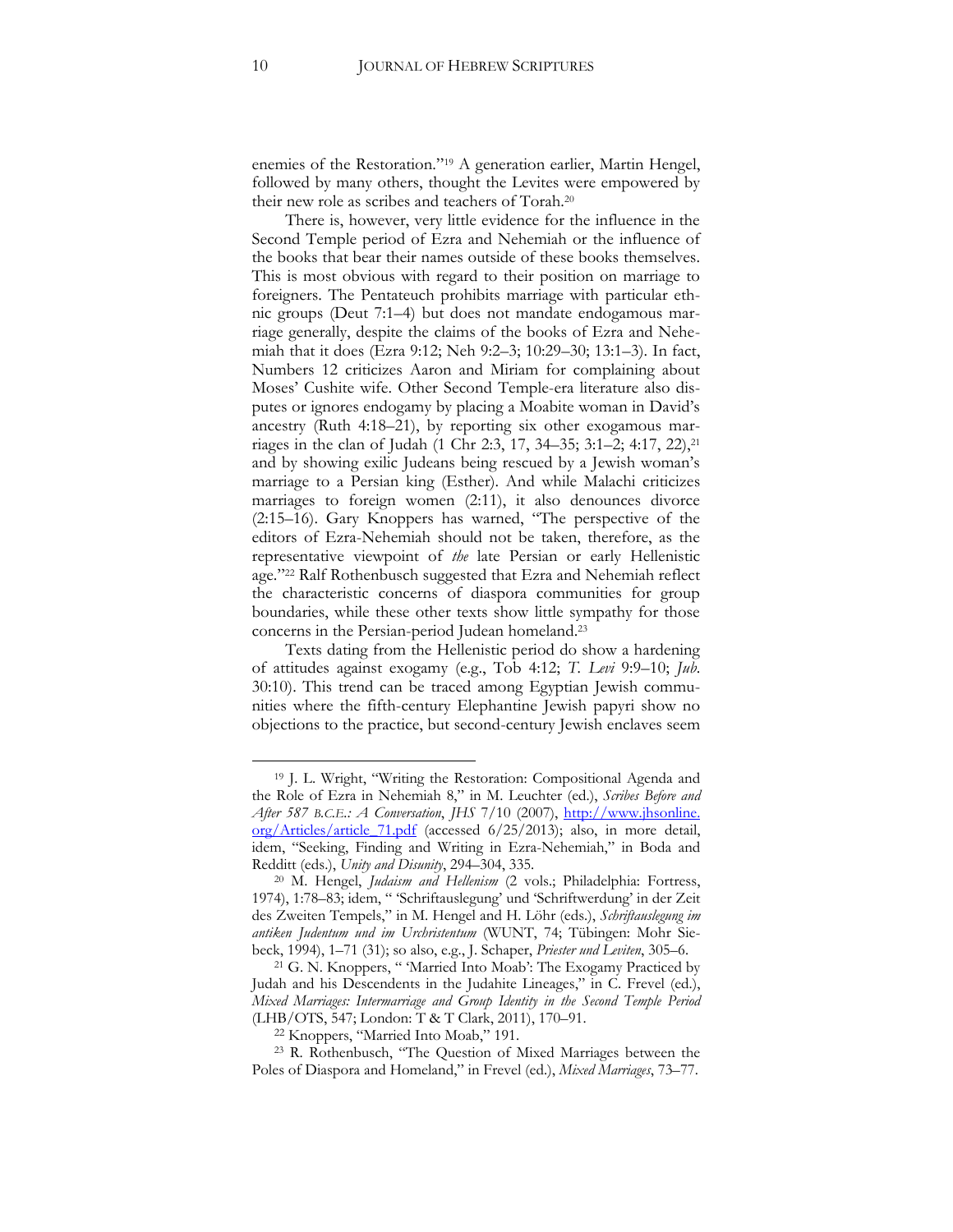to have avoided it.<sup>24</sup> Those Dead Sea Scrolls that mention the subject oppose intermarriage (e.g., *4QMMT* B39–41, B81–82; 11QT ii 12–15). Hannah Harrington surveyed all the scrolls and concluded that the strict marriage policies of the Qumran community reflected the ideas and terminology of the books of Ezra and Nehemiah.<sup>25</sup> Those ideas and terms, however, appear also in Tobit and Jubilees and it is notable that the Qumran scrolls never cite or quote the books of Ezra and Nehemiah on this subject, or any other. The scrolls instead extend Lev. 21:7, 13–15's restrictions on priestly marriages to the community as a whole, as Harrington observed, just as they extend other aspects of temple law to the broader community. <sup>26</sup> The argument that these ideas originated with the books of Ezra and Nehemiah rests only on the fact that these are the earliest books *we have* that voice these ideas. That observation demonstrates neither direct nor indirect influence.

Nor do the books of Ezra and Nehemiah seem to have influenced the thought of the period in other ways. Nehemiah (person and book) does not appear in 1 Esdras or among the Dead Sea Scrolls; the latter include one fragmentary manuscript of Ezra. Ezra the scribe, however, does not appear in Ben Sira's review of "famous men," while Nehemiah does (Sir 49:13). By contrast, the Qumran library contained at least fifteen manuscripts of Leviticus in three different languages (Hebrew, Greek, Aramaic)<sup>27</sup> and countless references and allusions to its contents in other works. More broadly, many Second Temple-period books include the celebration of the priesthood as a major theme (e.g., Ben Sira, Jubilees, Testament of Levi, Aramaic Levi, etc.).<sup>28</sup> When Ezra and Nehemiah do get cited, they serve other purposes than the themes emphasized by their own books. 1 Esdras returns attention to priests and priesthood, calling Ezra "the high priest." 4 Esdras

<sup>24</sup> S. Grätz, "The Question of 'Mixed Marriages' (Intermarriage): the Extra-Biblical Evidence," in Frevel (ed.), *Mixed Marriages,* 192–204.

<sup>25</sup> H. K. Harrington, "Intermarriage in Qumran Texts: The Legacy of Ezra-Nehemiah," in Frevel (ed.), *Mixed Marriages*, 251–79. See also C. Hayes, *Gentile Impurities and Jewish Identities* (Oxford: Oxford University Press, 2002), 82–89, and A. Lange, "Your Daughters Do Not Give to Their Sons and Their Daughters Do Not Take for Your Sons (Ezra 9,12): Intermarriage in Ezra 9–10 and in the Pre-Maccabean Dead Sea Scrolls," *BN* 139 (2008), 79–98.

<sup>&</sup>lt;sup>26</sup> Harrington, "Intermarriage," 259.

<sup>27</sup> P. W. Flint, "The Book of Leviticus in the Dead Sea Scrolls," in R. Rendtorff and R. Kugler (eds.), *The Book of Leviticus: Composition and Reception* (VTSup, 93; Leiden: Brill, 2003), 323–41 (323–4, 337–41); S. Metso, "Evidence from the Qumran Scrolls for the Scribal Transmission of Leviticus," in J. Pakkala and M. Nissinen (eds.), *Houses Full of All Good Things: Essays in Memory of Professor Timo Veijola* (Helsinki and Göttingen: Finnish Exegetical Society and Vandenhoeck & Ruprecht, 2008), 507–19.

<sup>28</sup> See J. Kugel, "Levi's Elevation to the Priesthood in Second Temple Writings," *HTR* 86 (1993), 1–63.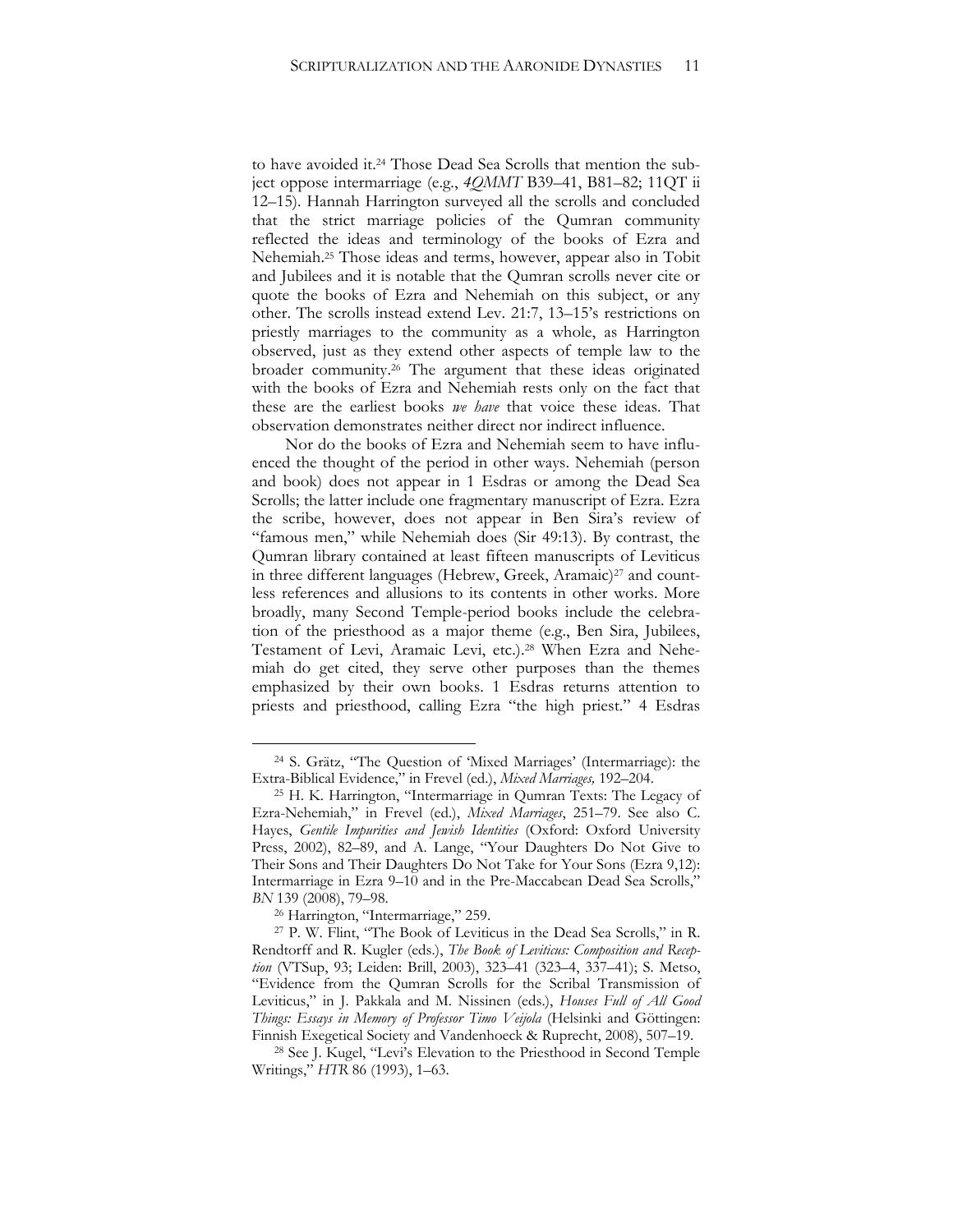recasts Ezra as an apocalyptic seer. 2 Maccabees 2:13 recalls Nehemiah for founding a library and re-founding the cult. Only Ben Sira remembers him for rebuilding Jerusalem and its walls. The tendency of later literature to mention either Ezra or Nehemiah but not both even led Joseph Blenkinsopp to surmise that they had become "emblematic of contrasting ideologies" advanced by rival sects.<sup>29</sup>

Also, despite the prevalence of the idea that the synagogue and scribal interpretation challenged the priestly cult in the Second Temple period, there is scant evidence that serious attacks on the priests' cultic monopoly emerged until the first century C.E., though the priests were frequently criticized for corruption as in Nehemiah 13. Instead, priests and priesthood were valued by all Jewish groups in the period whose extant texts mention them, as Risa Levitt Kohn and Rebecca Moore have observed:

Many scholars posit a shift at this point in time (between Ezra in the mid-5th century B.C.E. to the Maccabean Revolt of 167 B.C.E.) from priestly to lay authority. . . . Extant Second Temple sources, however, provide little evidence to substantiate this vision. There is no textual support from this period to document a major shift of power and authority from priestly to lay hands. Rather, to the extent that any shifts take place, they occur between competing priestly groups or between increasingly specialized subgroups. Instead, what appears to have existed in the period of so-called Second Temple "Judaisms" is a central priesthood, located in the temple that interacts and responds to the various explanations of Torah that these different interpretive communities present.<sup>30</sup>

That political situation expresses rather well the vision of P as expressed in Exodus, Leviticus and Numbers. It testifies to the Torah's dominance as the most important text in Jewish and Samaritan society at the time. There is no evidence that the books of Ezra and Nehemiah, however they were used, dented the priests' prestige.

Given the dominance of Aaronide priests in this period and the lack of influence exerted by Ezra and Nehemiah's policies or books, the pressing historical question is rather why these books

<sup>29</sup> J. Blenkinsopp, "The Development of Jewish Sectarianism from Nehemiah to the Hasidim," in O. Lipschits, G. N. Knoppers and R. Albertz (eds.), *Judah and the Judeans in the Fourth Century B.C.E.* (Winona Lake: Eisenbrauns, 2007), 396–7; idem, *Judaism, the First Phase: The Place of Ezra and Nehemiah in the Origins of Judaism* (Grand Rapids: Eerdmans, 2009), 189–227.

<sup>30</sup> R. Levitt Kohn and R. Moore, "Rethinking Sectarian Judaism: The Centrality of the Priesthood in the Second Temple Period," in S. Dolansky (ed.), *Sacred History, Sacred Literature: Essays on Ancient Israel, the Bible, and Religion in honor of R. E. Friedman on His Sixtieth Birthday* (Winona Lake: Eisenbrauns, 2008), 195–213 (202–3).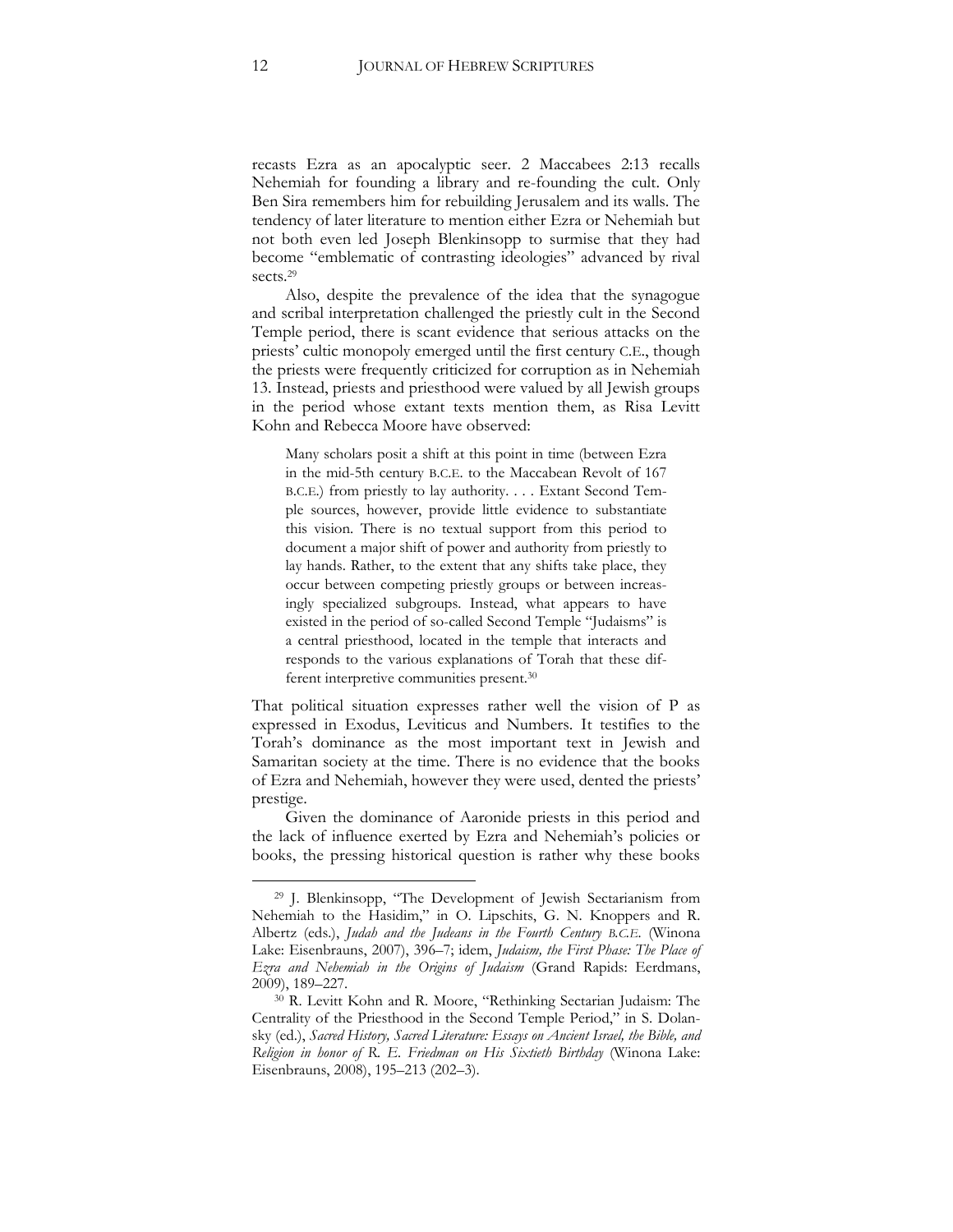were ever included in the scriptural canon at all. What could have motivated Aaronide priests to validate books that criticize them and down-play their institutions? One plausible answer is that they never did. The third section of Hebrew scripture, the *Ketuvim*, remained fluid and open well into the rabbinic period. Perhaps Ezra and Nehemiah were included by the rabbis after 70 C.E. as another element in their campaign to discredit the Second Templeera priests.

Ezra-Nehemiah may also, however, have served the earlier interests of the Hasmonean dynasty of priest-kings. Commentators have frequently seen their interests motivating the depiction of Nehemiah's militaristic defense of Jerusalem and the inclusion of the Hasmoneans' ancestor, Joiarib, in the genealogies of the priests.<sup>31</sup> The Hasmoneans may also have regarded themselves, a different branch of the Aaronide family, as exempt from Ezra's and Nehemiah's criticisms of the Oniad's Persian-period marriages. They could have used the books to discredit the rival dynasty that they displaced from the priesthood in Jerusalem but which still held office in the Jewish Temple in Leontopolis, Egypt, and perhaps in Samaria as well. The books could certainly help stoke anti-Samaritan feelings before and after the demolition of their temple by John Hyrcanus.

The Hasmoneans or the rabbis may have found yet another reason for valuing the books of Ezra and Nehemiah. They provide a missing link in the Torah's origin story. Of course, the Pentateuch narrates its own origin in the account of Moses receiving and writing God's laws at Sinai (Exod 24:3–4). It also mandates the Torah's preservation beside the ark and regular publication in Israel through public readings and individual study (Deut 31:9–13; 6:7–9). The written Torah's subsequent history is not so evident from biblical literature. The story of Josiah's reform explains the book's absence from much of monarchic history by describing its rediscovery in the Jerusalem temple (2 Kgs 22–23). Nevertheless, no literary record accounts for its preservation through the Babylonian destruction and exile. Only the books of Ezra and Nehemiah provide some indications of how to fill out that story by implying that Ezra brought the Torah from Babylon to Jerusalem (Ezra 7:14) and then showing him reading it aloud to the people (Neh 8) in accord with Deuteronomy's mandate and Josiah's precedent.<sup>32</sup> Along with picking up the story where Chronicles leaves off and narrating the rebuilding of Jerusalem and its temple, Ezra and Nehemiah narrate

<sup>31</sup> E.g., Böhler, *Die heilige Stadt,* 394–7; Blenkinsopp, *Judaism*, 174–6; Carr, *Formation*, 168–9.

<sup>&</sup>lt;sup>32</sup> It is unlikely that the Jerusalem community did not already use and venerate Pentateuchal traditions in some form. Nevertheless, only the stories about Ezra refer explicitly to Torah scrolls.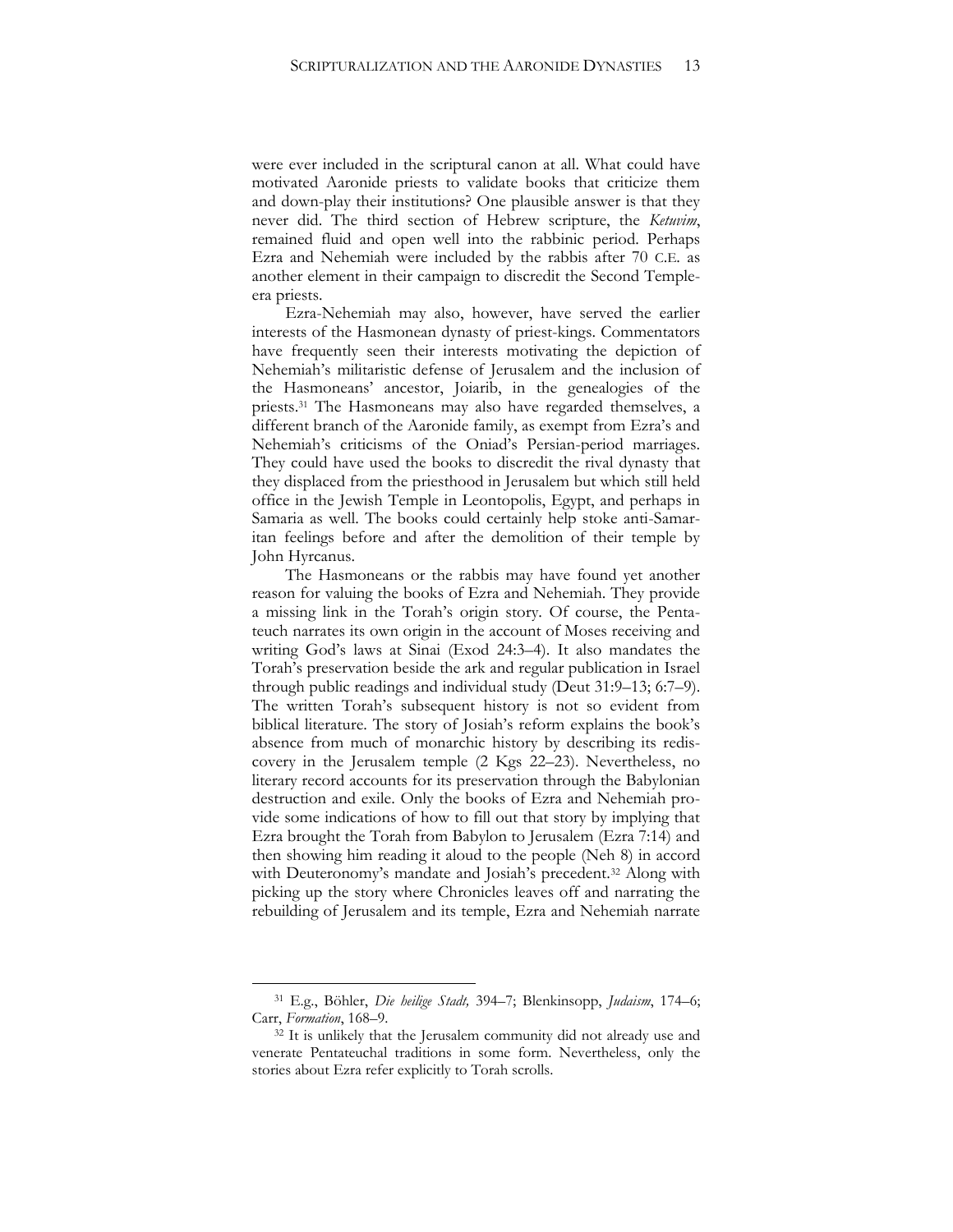the return of Torah to legitimize the community's religious and legal status.<sup>33</sup>

Origin stories play a key role in mythologizing iconic books, just as they do cult statues and relics, as Dorina Miller Parmenter has shown.<sup>34</sup> Such origin stories often emphasize not just the origin of the relic, statue or book, but also the means by which it reached its present location.<sup>35</sup> Ezra-Nehemiah's implication that the Torah survived among the exiles in Babylon provides a crucial piece in the argument for the authority of the Torah and therefore of the Temple and its priesthood that depended on Torah for their legitimation. Several ancient texts indicate that some people felt the need for such an origin and preservation story by the end of the Second Temple period: 2 Maccabees 2:13–14 claims that both Nehemiah and Judah Maccabee founded libraries in Jerusalem and 4 Esdras 14:23–48 relates a more miraculous account of a divinely inspired Ezra rewriting of all of the *Tanak* plus seventy esoteric books besides.

Nevertheless, neither its validation of the Torah's survival nor its criticism of the Oniad priests nor its repudiation of the Samaritans provided sufficient motivation for the *halakah* of Ezra and Nehemiah to become authoritative in the Second Temple or rabbinic periods. The books remained rarely cited sources for an obscure historical period in the canonical back-water of the *Ketu*vim.<sup>36</sup> By contrast, all the evidence points to the Pentateuch, with Aaronide dynastic claims at its center, as the dominant Jewish text of the Second Temple period.<sup>37</sup> Its influence only grew as the

<sup>&</sup>lt;sup>33</sup> My thanks to Christophe Nihan for pointing out the link to the end of Chronicles.

<sup>34</sup> D. Miller Parmenter, "The Bible as Icon: Myths of the Divine Origins of Scripture," in C. A. Evans and H. D. Zacharias (eds.), *Jewish and Christian Scripture as Artifact and Canon* (London: T & T Clark, 2009), 298– 310.

<sup>35</sup> See P. Geary, "Sacred Commodities: The Circulation of Medieval Relics," in A. Appadurai (ed.), *The Social Life of Things: Commodities in Cultural Perspective* (Cambridge: Cambridge University Press, 1986), 169–91 (186).

<sup>36</sup> Leviticus, for example, is the most over-represented scripture relative to its size among the Babylonian Talmud's citations of biblical books, followed by Deuteronomy, Exodus and Numbers. Ezra and Nehemiah are among the most under-represented relative to their size, ranking ninth and fourth from last among all biblical books (M. L. Satlow, "Bible in the Bavli: The Bavli's Citation of Biblical Books," *Then and Now* [cited 10/18/2012]. Online: http://74.220.215.212/~mlsatlow/?p=491).

<sup>&</sup>lt;sup>37</sup> The large number of manuscripts of Leviticus found at Qumran indicate the book's importance to the sectarians. So does the fact that four were copied in paleo-Hebrew script which seems to have been reserved for the most important books that were attributed to Moses (Flint, "Book of Leviticus," 328–30). The frequent citations of Leviticus in non-biblical texts from the Second Temple period show its influence. The Qumran Temple Scroll (11QT) "quotes or paraphrases portions of twenty-three